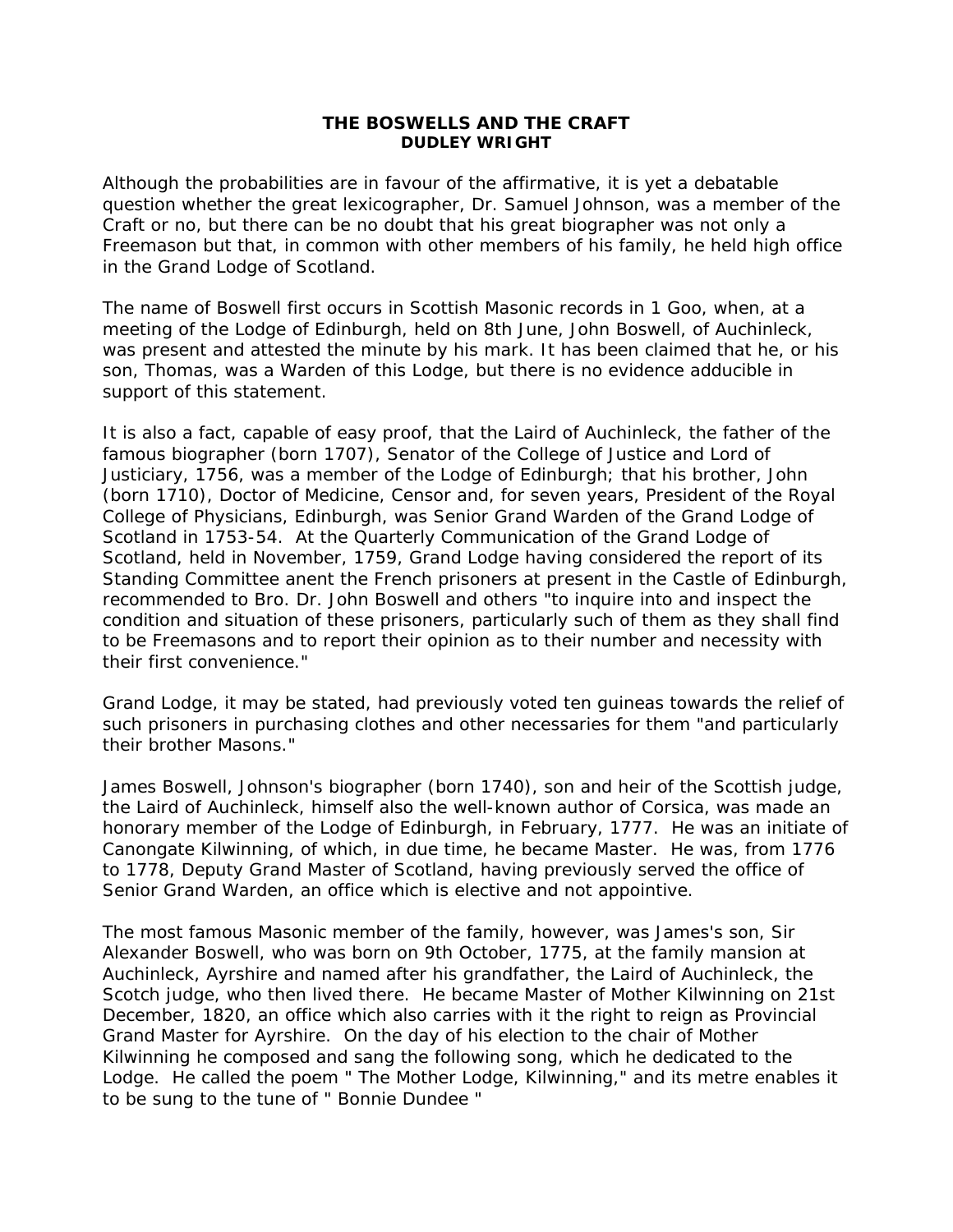Ye sons of Kilwinning, our Mother revered, While memory lasts we shall honour her still; And here in her hall, to each other endeared. The warm Grip we'll give and the goblet we'll fill. The cobwebs of life shaken hence from each frame, Remember'd no more or remember'd with shame; For here, ranged all round in Masonic array, We'll celebrate gaily St. Thomas's day! Though discord divide in the cankering round, Still Friendship unites where the Temple has power And sooner a Phoenix again shall be found,

Than one angry thought at this genial hour.

While virtue endures and fidelity lives We'll cherish the blessings which Masonry gives; And here, in its spirit and under its sway, We'll celebrate gaily St. Thomas's day !

Alexander Boswell was the originator of the scheme for the erection of a monument on the banks of the Doon to the memory of Robert Burns and, in 1820, presided at the Masonic ceremony when its corner-stone was laid. Like many others who have set out with the laudable motive of doing honour to famous men and worthy causes, Alexander encountered much apathy when he set this scheme in motion. It had been arranged that the clerk of the county of Ayr should convene a public meeting to accord Burns this tribute. When the time appointed arrived only three people had put in an appearance-Boswell himself, the Rev. H. Paul, of Broughton (a zealous Mason) and the clerk. Boswell was in no way disconcerted or perturbed. He elected himself chairman, proposed the erection of the monument, declared the resolution and instructed the clerk, who was acting as secretary, to send out the subscription sheets. These were accorded a hearty reception and the monument was, in due course, erected. On the laying of the corner-stone, Boswell sang the following song, which he had composed for the occasion:

> Vain thought! But had Burns witness'd a meeting Of souls so congenial and warm'd with such fire, The wild flow of fancy in ecstasy greeting, Ah! what might have been the bold notes of his lyre!

As rays by reflection are doubled and doubled, His bosom had swelled to your cheering reply; Soft sympathy soothing the heart that was troubled A smile for his mirth-for his sorrow a sigh.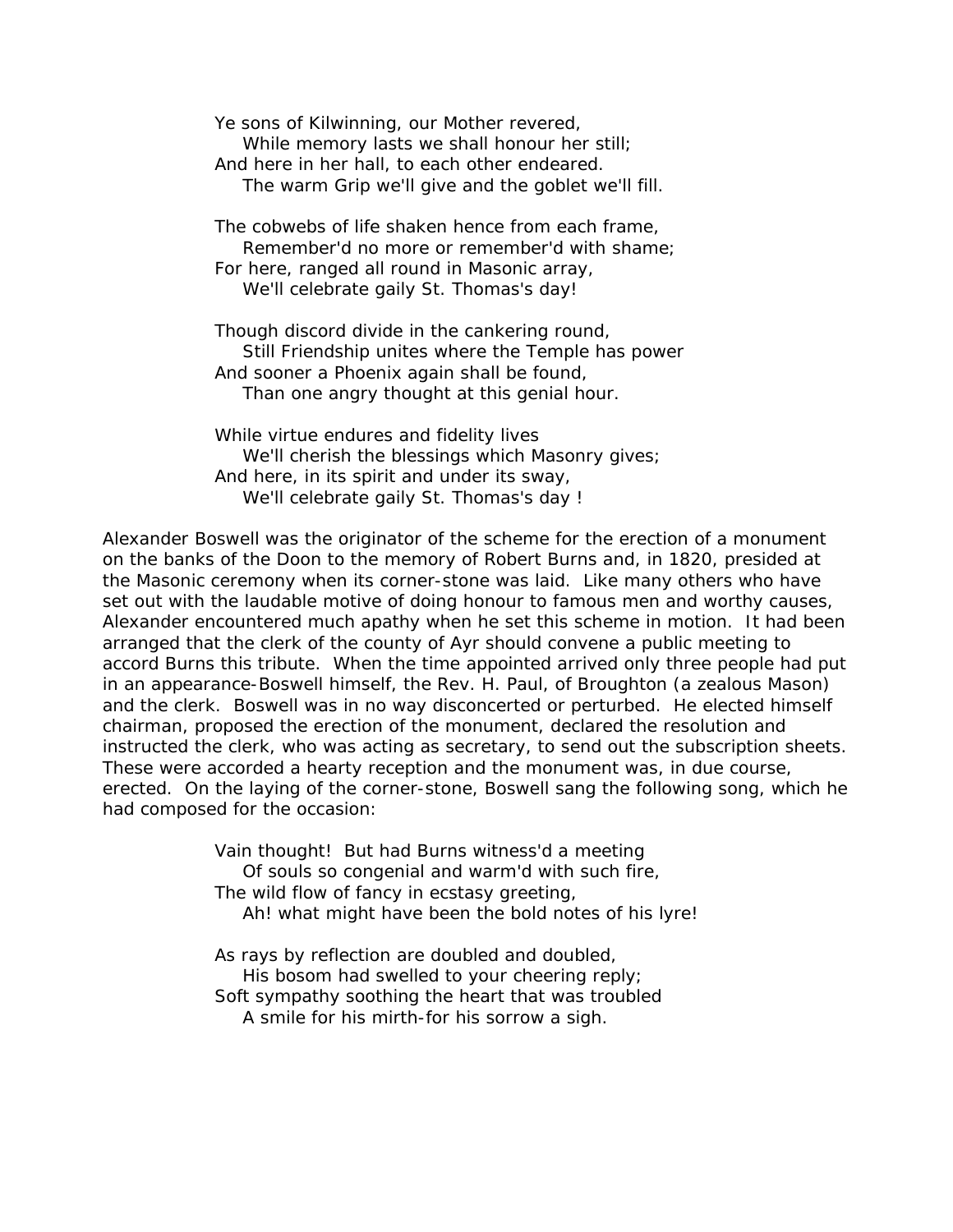Admir'd, but unaided, how dark was his story; His struggles we know and his efforts we prize; From murky neglect, as the flame bursts to glory, He rose, self-embalm'd and destruction defies.

A ploughman he was: would that smiles of false favour Had never decoy'd him from home and his team; And taught all his hopes and his wishes to waver

And, snatching reality, left him-a dream.

To rank and to title, due deference owing, We bow, as befitting society's plan;

But, judgment awaken'd and sympathy glowing, We pass all distinctions and rest upon-man.

And from the poor hind, who, his day's task completed, With industry's pride to his hovel returns,

To him who in royalty's splendour is seated, If soul independent he found-'twas in Burns.

His birthright, his muse! Like the lark in the morning, How blithely he caroll'd in praise of the fair; With Nature enraptur'd and artifice scorning, How sweet were his notes on the banks of the Ayr

And near to that spot where his kindred dust slumbers And mark'd by the bard on the tablets of fame; And near the thatch'd shed where he first lisp'd in numbers, We'll raise a proud tribute to honour his name.

At a later stage in the proceedings Alexander Boswell gave another original song. He called it " To Anacreon in Heaven "

> The glories of Masonry, who shall disclose? Its pillars on earth but its arch the blue skies, The sun, moon and ev'ry bright star as it glows, Are emblems to us, as they set and arise. Though neutrals may stare At the compass and square, To Masons they rectitude they plainly declare; And though in our Lodge like true brothers confin'd. Our souls know no limits in love to mankind.

The pure word of Him who gave life to us all, Bade one erring mortal another to aid ; But while holy Masonry rests on our Ball, The three hallow'd maxims here never shall fade. The union how blest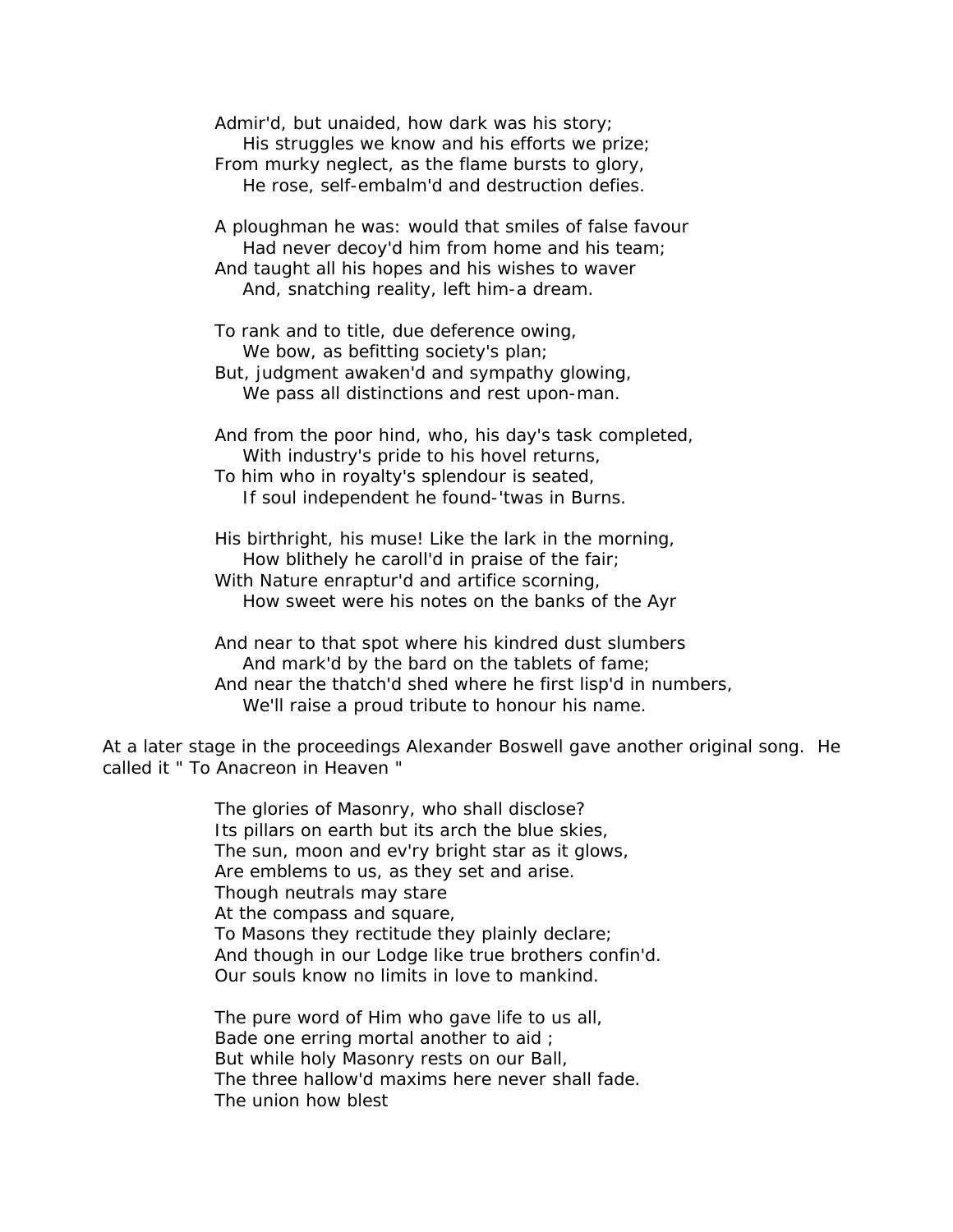Which, through trial and test, Makes brotherly love in each bosom a guest! And the vile selfish dross, by the flame that is giv'n, Purg'd clear from our hearts brings us nearer to heav'n.

Ye sons of St. Andrew, our tutelar saint, In proud emulation your duty pursue ; The cross ye can bear neither weary nor faint; For what a man should do, a Scotsman can do. Then true to each other, Let each loyal brother The first germ of wrath in benevolence smother And blending philanthropy, mirth, song and wine, Accepted and free be your banquet divine.

As Provincial Grand Master for Ayrshire, he convened a meeting of that subjurisdiction in August, 1821, for the purpose of drawing up and presenting to King George IV, patron of the Order, a letter assuring him of their faithful and loyal attachment and wishing him a long and prosperous reign. On that occasion he sang the following song of his own composition:

> Here below in a vale of Trial, Immers'd in folly and rash and weak, Clouds incumbering Reason's Dial, We're wreck'd in sorrow when joy we seek. Lone and unheeded, 'midst vexation, How low were Thy lot, Creation's Lord, Did no friend, for consolation, Enliven Thy heart with the Mason's Word? While the world, in toil and trouble, Are bustling busy, here and there, Let the wretch his thousands double, He'll find he sooner can double care. But if a man of soul elastic, The dross can despise for ore divine; Firm, true, warm, enthusiastic, We'll welcome that man with the Mason's Sign. Masons here hand and heart united, In conclave seated, our cares beguile; The cold be warm'd, the warm'd delighted And glowing harmony lend her smile. And while in laugh and song we revel And lift the full goblet to the lip,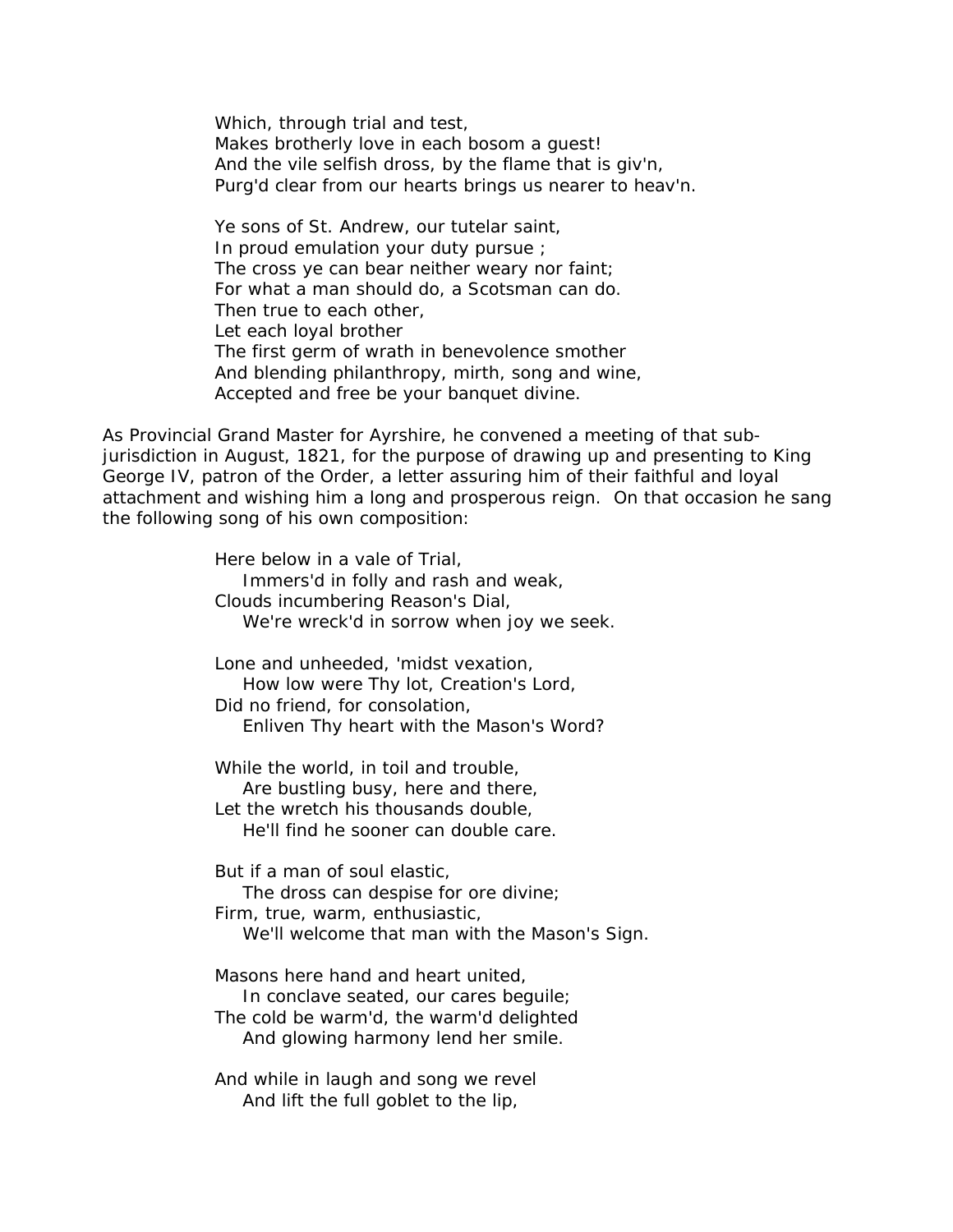Rul'd by compass, square and level, We'll pledge all round with the Mason's Grip.

Short our Span! Ah, shorter the Season, While fire and fancy in vigour sway. Led by Virtue and control'd by Reason, The trusty Mason must toil his day.

Like the proud Temple, we, too, must moulder, Yet while there's Life, let's work to the plan; And o'er each green sod each sad beholder Shall sigh for the Mason and honour the Man.

In August, 1821, he was created a Baronet and, on the 21st of December following, as Provincial Grand Master, he consecrated Lodge Blair at Dalry, when, at the banquet which followed, he sang the following song, which he had composed for the occasion, which, according to the Minutes, "none elicited such shouts of applause."

> Our mither's got anither wean, A dainty wean-a sonsie wean; Our mither's got anither wean, Sae push about the whisky.

Blair o' Blair its daddy is, For " Blair Dalry " maun sure be his He'll warm your hearts, lads, till they bizz, When sloken'd wi' guid whisky.

Here honest men together meet, Their brows to smooth, their mous to weet; And friendship's fire to stir and beat, Sae push about the whisky.

The compass, square, the maul and a', Still keep us right and gie the law; But fient a pillar e'er need fa'. For just a wee drap whisky.

Auld Babel didna mak folk dum'. Sae while a Mason can sit plum, Let care wi' reek gie up the lum, Sac push about the whisky.

Our mither's got anither wean. A dainty wean-a sonsie wean; Our mither's got anither wean An here's her health in whisky.